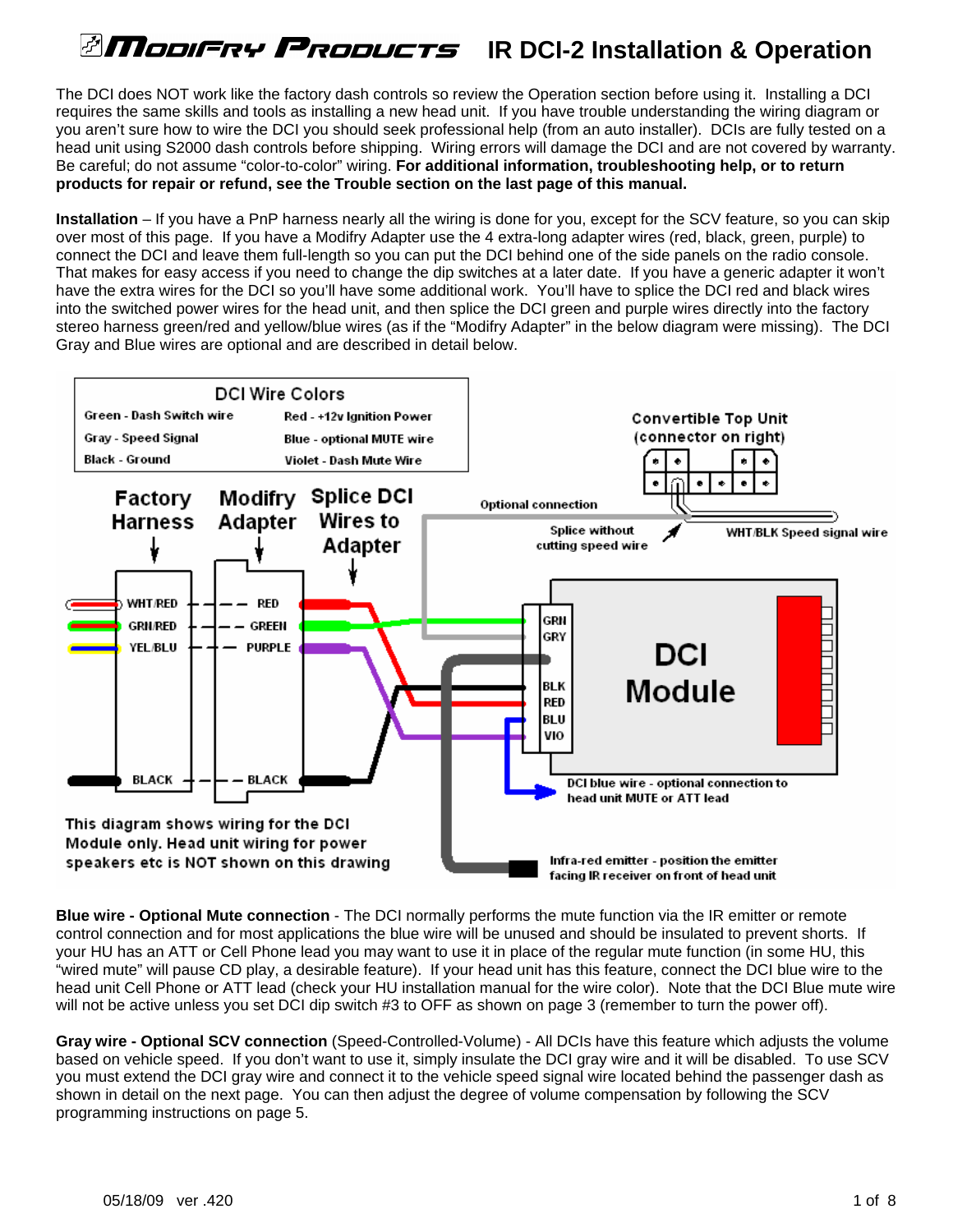#### **IR Emitter installation:**

Run the IR emitter wire to the head unit front face and position it towards the IR receiver (identified in the head unit manual). Make sure the front side of the emitter faces the head unit – that's the part of the emitter that transmits IR signals. The front side of the emitter has a small black dot in the center and the back is painted black. In this head unit photo the emitter is unpainted so you can see it easier.



#### **Gray wire for the SCV feature (Speed-controlled-volume) –** Photos are here, written instructions are on the next page.

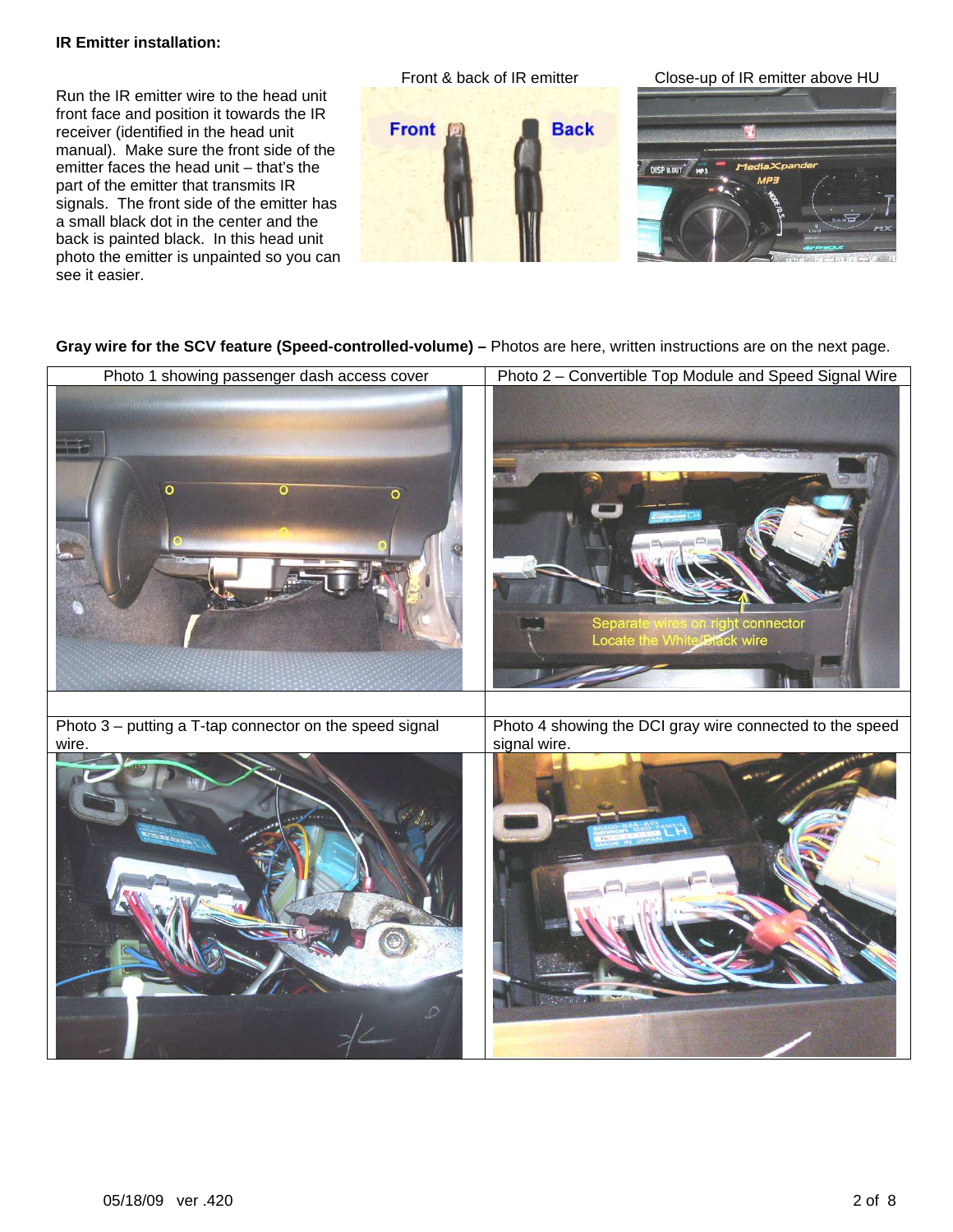**Instructions for wiring to the Vehicle Speed Signal (VSS).** (photos on previous page) If you don't want to use the auto-volume feature skip this section.

1. Extend the DCI **gray** wire with a piece of 18 to 22 gauge wire and run it behind the passenger dash for connection to the speed signal wire. The speed signal is available at the Convertible Top Module located behind the passenger dash access panel, shown in photo 1, with the 6 snaps that hold it in place identified by yellow circles.

2. Remove the access cover using a non-metal pry tool so you don't scratch the plastic. If the cover has not been off before or the dash is very cold, the snaps may be fairly tight so be careful to avoid cracking the plastic cover.

3. Locate the Convertible Top Module, which is a black box with a blue label. It has 2 wiring connectors on the bottom side. Separate the wires on the right connector and look for a **white/black** wire on the bottom row of wires. It's identified in photo 2 with the yellow arrow.

4. You will need to splice (T-tap) the extended DCI **gray** wire into the **white/black** wire as shown in photos 3 and 4. Do not cut the white/black wire; it prevents the convertible top from being operated if the vehicle is moving.

## **DCI-2 Dip Switch Settings**

Note – If you change a switch you MUST turn the power off and back on in order for the DCI to read the new setting.

**Switches 1 and 2 are not used** – Setting them ON or OFF will not affect the operation of the DCI.

**Switch 3 - Mute Control** - This switch is normally set to ON (down) for most installations, which tells the DCI to send mute commands via the IR emitter. This will work for all head units and does not require the DCI blue wire (insulate it if you don't connect it to your HU). Setting the switch OFF (up) activates the hard-wired mute function for those head units that have an ATT or CELL PHONE wire. This usually provides an improved mute function (silences audio and pauses CD playback instead of just lowering volume), so if you prefer this feature connect the DCI blue wire to the head unit CELL PHONE or ATT wire (pink/black for Alpine), and set switch 3 OFF (up). Setting switch 3 OFF disables the "normal" mute command and enables the "direct wired" mute command. If you want, you can connect the DCI blue wire and experiment with the switch setting to see which mute method you prefer. There is no need to disconnect the blue wire if you elect to use the normal mute command, just disable it by setting switch 3 ON (down).

**Switch 4 - Tap-n-Press** – This switch activates the "Tap-n-Press" feature which changes how the MODE and CH dash buttons work. With switch 4 OFF the buttons operate normally, sending the appropriate command as soon as you release the button. Setting switch 4 ON activates "Tap-n-Press" and the DCI will perform different commands depending on how long you hold the button depressed before you release it. If you "Tap" the button for less than ½ second you get one command and if you "Press" the button longer than ½ second you get another command.

While this sounds confusing at first, it's actually very easy to use and the benefit is that the most common commands are now on the easiest to hit buttons – Tap MODE and Tap CH. See the Operation section of this manual for details on how the Tap-n-Press feature works on your head unit.

**Switches 5 to 8** - **Head Unit Brand** – Set these switches for your head unit brand.

## $=$  dip switch up (OFF)

 $\downarrow$  = dip switch down (ON)

#### **IR Mute Control** Tap-n-Press

| Switch # $\rightarrow$ 3 | Switch # $\rightarrow$ |  |
|--------------------------|------------------------|--|
| <b>Normal Mute</b>       | <b>ON</b>              |  |
| <b>Wired Mute</b>        | OFF                    |  |

### **Head Unit Brand**

| Switch # →            | 5 | 6 | 7 | 8 |
|-----------------------|---|---|---|---|
| Alpine IR             |   | ↓ |   |   |
| Panasonic             |   | ↓ | ┹ |   |
| Pioneer IR            |   | ↑ |   |   |
| <b>Clarion IR</b>     |   | ↟ |   |   |
| Nakamichi IR          |   | L | f |   |
| <b>Blaupunkt IR</b>   |   |   | ↟ |   |
| Kenwood IR            |   | t | ↟ |   |
| <b>JVC IR Non-DVD</b> | t | ↟ | Ť |   |
| <b>Eclipse IR</b>     |   |   |   |   |
| <b>JVC DVD/NAV IR</b> |   | ↓ |   |   |
| Sony IR               |   |   |   |   |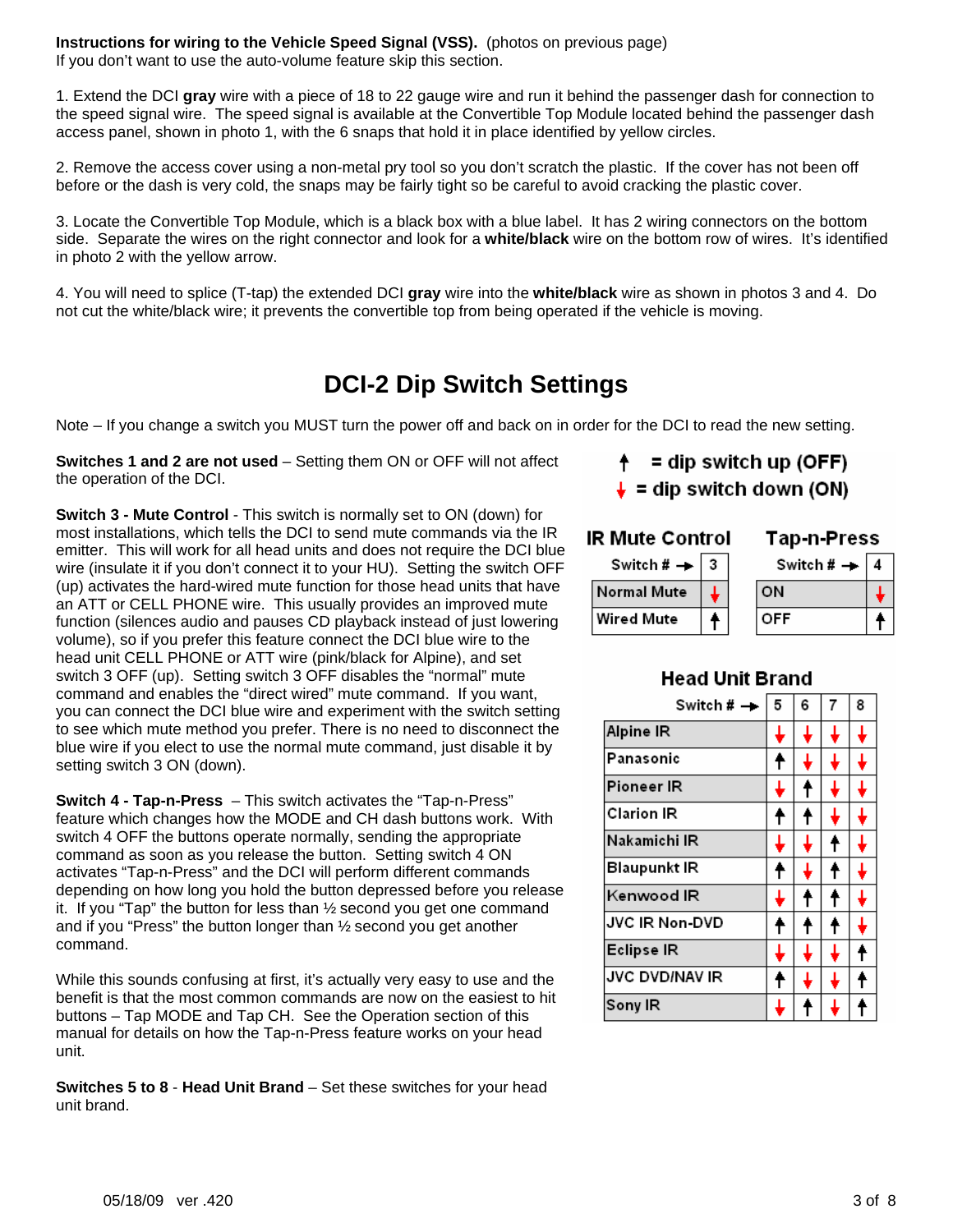### **The SCV (Speed Controlled Volume) Feature**

The SCV feature operates by measuring vehicle speed and raising and lowering the volume at programmed speeds. The DCI has 14 "levels" of volume boost so you're sure to find one that suits your preference. Actually, you get to choose 2 levels and switch between them any time – just hold the MODE button and tap CH to toggle between the two SCV levels. Most users use the second SCV level to assign a more aggressive volume setting for Top Down driving. The DCI will remember the setting you last used until you change it. If you want to completely disable the SCV function, don't connect the vehicle speed sensor wire to the DCI or choose Level 0 as one of your two SCV settings and disable it via the MODE + CH buttons.

For all SCV levels the first Volume Up occurs at 15 mph. Subsequent Volume Ups are at different speeds depending on what SCV level you choose. Looking at the below chart you can see that higher SCV settings provide more frequent volume adjustments. The spacing between volume adjustments is called the 'interval', which is measured in mph. Higher SCV settings use smaller intervals, which provide more volume boost as you speed up.

Note: Even though the chart only shows three "Volume Up" commands the DCI will continue to raise the volume no matter how fast you go. Default settings are shown with a gray background. DCI-2 software revisions prior to .316 only have SCV levels 0 to 8.

| <b>SCV</b><br>Level | <b>Interval</b>                 | <b>First</b><br><b>Volume Up</b> | <b>Successive</b><br><b>Volume Ups</b> | <b>SCV</b><br>Level | <b>Interval</b> | <b>First</b><br><b>Volume Up</b> | <b>Successive</b><br><b>Volume Ups</b> |
|---------------------|---------------------------------|----------------------------------|----------------------------------------|---------------------|-----------------|----------------------------------|----------------------------------------|
| 0                   | SCV OFF - No volume adjustments |                                  |                                        |                     |                 |                                  |                                        |
|                     | 29 mph                          | 15                               | 44, 73, 102                            | 8                   | 11 mph          | 15                               | 26, 37, 48                             |
| 2                   | 25 mph                          | 15                               | 40, 65, 80                             | 9                   | 10 mph          | 15                               | 25, 35, 45                             |
| 3                   | 21 mph                          | 15                               | 36, 57, 78                             | 10                  | 9 mph           | 15                               | 24, 33, 42                             |
| $\overline{4}$      | 19 mph                          | 15                               | 34, 53, 72                             | 11                  | 8 mph           | 15                               | 23, 31, 39                             |
| 5                   | 17 mph                          | 15                               | 32, 49, 66                             | 12 <sup>2</sup>     | 7 mph           | 15                               | 22, 29, 36                             |
| 6                   | 15 mph                          | 15                               | 30, 45, 60                             | 13                  | 6 mph           | 15                               | 21, 27, 33                             |
| $\overline{7}$      | 13 mph                          | 15                               | 28, 41, 54                             | 14                  | 5 mph           | 15                               | 20, 25, 30                             |

The default programming is set for SCV levels 4 and 6 with level 4 being active when you first install the DCI. If you want to change these settings see the programming instructions on the next page. The 14 settings for the SCV function work pretty much the same - the only difference is how closely spaced the volume changes occur. It is easier to understand if I describe one setting in detail, and I'll use the '6' setting in my example.

When the DCI determines that vehicle speed has reached 15 mph, it sends one VOLUME UP command to the head unit. At every succeeding interval of 15 mph (for the '6' setting) it will send an additional VOLUME UP command, so that by the time you reach highway speeds (60 mph) the volume will have been increased 4 times. (15, 30, 45, and 60 mph)

As you slow down, the volume will be reduced, and if you were to stop, the volume will return to its initial setting. The difference is that when slowing down, the VOLUME DOWN commands occur at different speeds than when you speed up. There is a good reason for this, as I'll explain.

Let's assume you are driving on the Interstate at 60 mph. The volume will have been increased 4 times, at 15, 30, 45, and 60 mph. As you cruise at 60, it would be annoying if every time your speed wavered between 59 and 60 mph the volume lowered and then increased again. So the DCI was designed to wait till your speed slows significantly before dropping the volume. It must see the speed drop by 1/2 of the speed 'interval' before it makes a volume adjustment. In this example, the speed interval is 15 mph, so the volume will not decrease till you slow below 52.5 mph (half of 15 is 7.5). The effect is that if you are cruising at 60 mph, you will need to either speed up to 75 or slow down to 52 before a volume change occurs, which eliminates annoying volume changes if your speed varies just a little.

Bear in mind the DCI checks vehicle speed about once a second, so if you accelerate quickly you may notice the volume adjustments lag a little behind. Don't be concerned, it will catch up within a second or two and adjust the volume appropriately.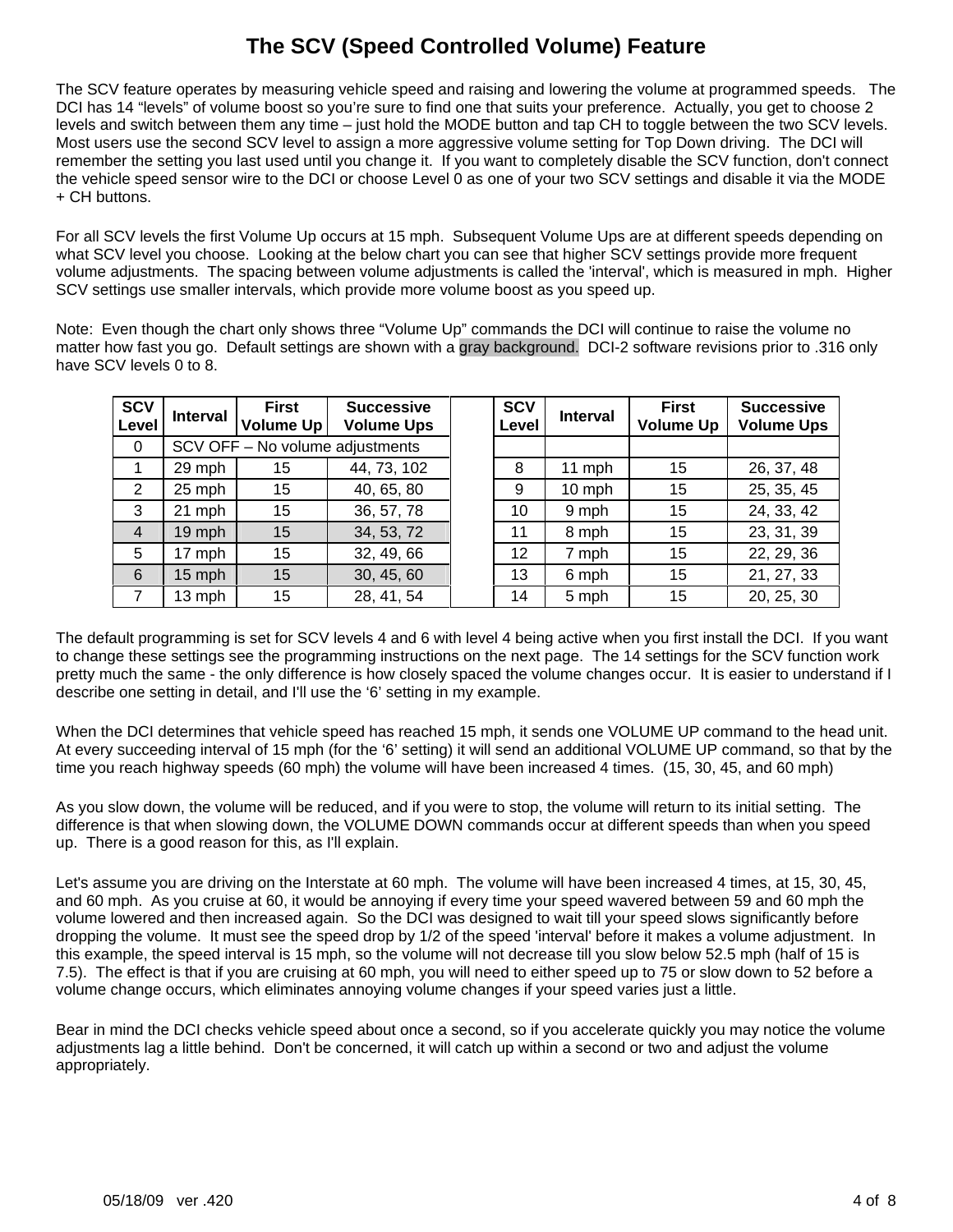### **Programming the SCV Settings**

#### **Overview:**  $(SCV = Speed-Controlled Volume)$

There are 15 levels of SCV compensation, numbered 0 through 14, where 14 is the most aggressive volume adjustment and 0 disables SCV completely. You can program any two levels of SCV compensation and toggle between them anytime you want by holding MODE and tapping the CH button. Most owners will set a more aggressive SCV level for top-down driving and a lower setting for top-up or hard top use. (Note that you must change levels manually – the DCI has no way of knowing when you put the top up or down). You can also set one of the levels to 0 so you can conveniently turn SCV off using the MODE + CH button combination.

From the factory, SCV levels 4 and 6 are programmed into the DCI so it will work as soon as you install it. You do not need to perform the SCV programming procedure unless you want to change the SCV levels. I'd suggest using the DCI with the factory settings to get a feel for how it works before you try changing them.

The programming procedure is initiated via a special power-on sequence, after which you use the dash switches to set and save the two SCV levels you want to use. The programming process is fairly simple because it is "interactive"; using the HU display to indicate which SCV level you are setting. Refer to the SCV chart on the previous page to determine which two SCV settings you want to use, then program them using the following procedure.

#### **Procedure: Do NOT attempt to program the SCV levels while driving**

- 1. First make sure the DCI is installed and working correctly. Note: It's easier to verify your programming is correct if you leave the "Tap-n-Press" dip switch OFF, at least the first time you set the SCV levels.
- 2. Turn the ignition to ACC, change Sources on your HU to FM radio mode, and set the volume to minimum (zero).
- 3. Turn the ignition OFF.
- 4. Hold the dash MODE button depressed and turn the ignition to ACC (this activates Program Mode).
- 5. Wait a second, and then release the MODE button.
- 6. Do NOT press any dash buttons or HU controls until the HU has finished powering up.
- 7. Once the HU is booted, press the dash Volume Up switch once and verify the HU changes volume and the display indicates the volume level is "1". Each time you press Volume Up the DCI sends a Volume Up command and also increments the internal SCV level, so the volume displayed on the head unit keeps step with the DCI SCV setting. You can use Volume Up and Volume Down to adjust the volume anywhere between 0 and 14. During Program Mode you cannot select a volume setting outside this range because it's not a valid SCV value.
- 8. Continue pressing the Volume Up or Down buttons to set the volume indicator to your first SCV level. Once you have selected the SCV setting you want, press the MODE button one time. The HU will change AM/FM bands (or in some cases the Preset Station) as an indication that the first SCV level was accepted and saved to memory.
- 9. Now use the Volume switches to set the second SCV level and press MODE to save it. The HU will again change AM/FM bands (or Presets) and then exit Programming Mode.

If you made a mistake or want to change the SCV levels, just repeat the Programming steps.

#### **Notes:**

- 1. Hint Pioneer head units seem to require more aggressive SCV settings, try Level 9 or above
- 2. The above instructions say the HU will change AM/FM Bands when you save the SCV level (by pressing MODE). In actuality the HU will perform the command normally assigned to the CH button. For 90% of HU that is the AM/FM Band command, but for some goofy HU like Kenwood, JVC, or Clarion it will do something else. If you have one of these HU you can see which command it will perform by looking at the Operation section of this manual. It's not that important, but I didn't want you to be confused when your JVC activates the EQ display.
- 3. You can re-program the SCV levels any time you want, as often as you want.
- 4. Do NOT press and hold the Volume switches during Program Mode. The DCI will repeat volume commands very quickly and the HU may not reflect the true SCV setting. Adjust the volume in single steps to be sure the HU stays in step with the counter in the DCI.
- 5. During Programming Mode the dash MUTE switch is active, so don't press it. In some cases it will prevent Volume commands from working and the HU will not correctly indicate the SCV level you are setting.
- 6. The SCV level is not saved till you press MODE, so it doesn't matter how many times you change the volume between 0 and 14. All that matters is where it's set when you press the MODE button to save it.
- 7. If you have one of those silly head units that does not indicate volume levels or does not display single steps you will have to count the number of times you hit Volume Up to know which SCV level you are setting. Just remember that Program Mode always starts at level 0 and after you set the first SCV level it remains at that level (does NOT return to 0) and you should adjust it up or down from there to select the second SCV level.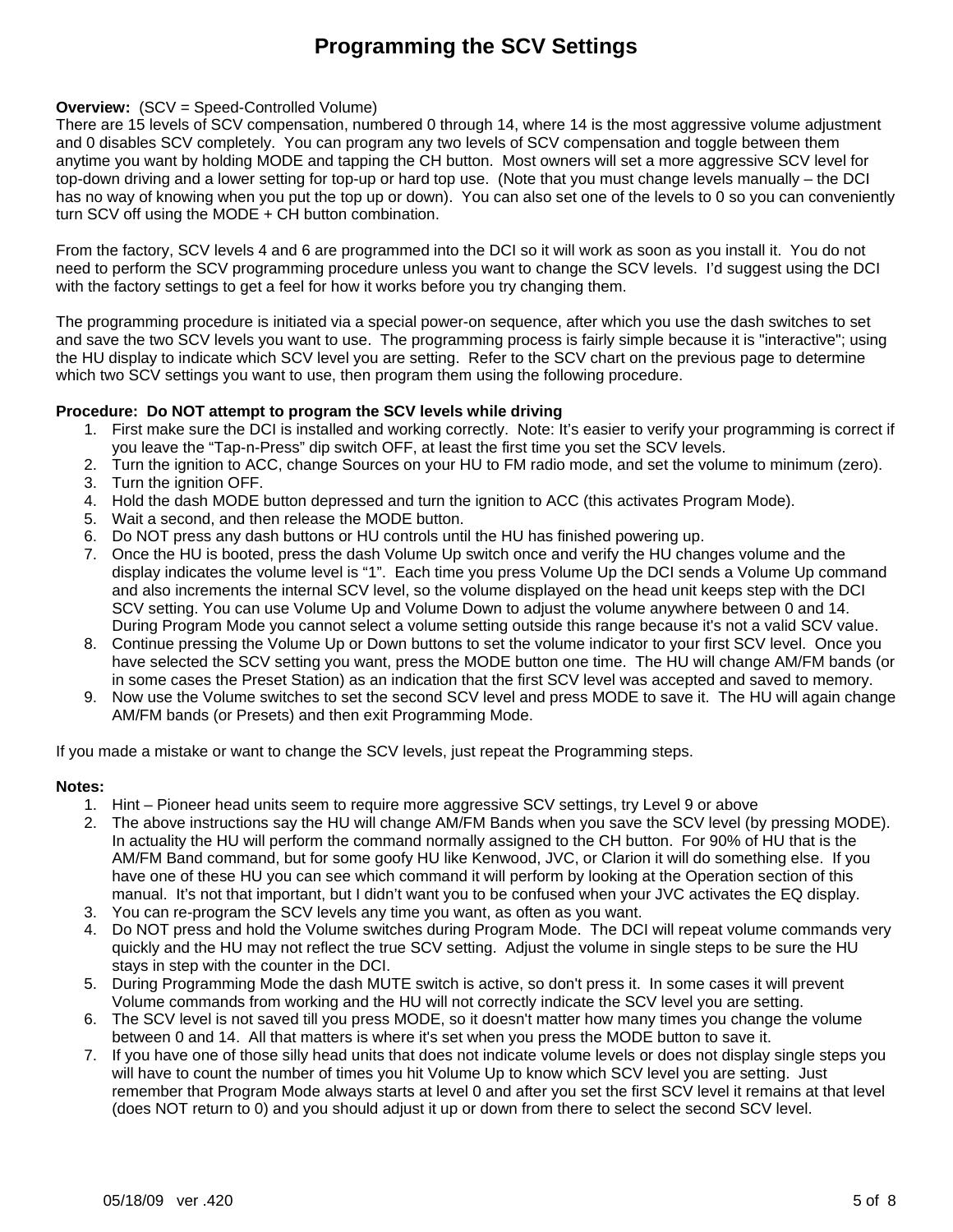### **Operation of the DCI-2**

Please note that the DCI does not operate exactly like the factory stereo controls. This is because the DCI provides extra functions and the fact that aftermarket head units use different commands than the factory head unit. Review the tables below to familiarize yourself with the commands before operating your DCI.

#### **Tap-n-Press Feature**

This is a new feature only available in the DCI-2 starting with revision .310. The software version number is listed on the DCI label but generally DCI's shipped starting in March 2006 will have Tap-n-Press. From the factory, Tap-N-Press is disabled. If you want to use it you must enable it by setting switch 4 ON, as described elsewhere in this manual.

Tap-n-Press allows the DCI to perform different commands depending on how long you hold the MODE or CH button depressed before you release them. If you give the button a quick "Tap" you get one command; if you "Press" the button longer you get a different one. While this sounds confusing at first it's actually very easy to use, and the benefit is that the most common commands are now on the easiest to hit buttons – Tap MODE and Tap CH.

A "Tap" is defined as holding the button for less than  $\frac{1}{2}$  second. A "Press" is when you hold the button longer than  $\frac{1}{2}$ second. If you look at the table below you will see that tapping the MODE button performs the Next Track function if you're listening to CD or it does Seek Up if you're in radio mode. If the MODE button is pressed longer than ½ second it will perform its "normal" function – changing sources. Likewise, I put the Disk Up and Next Radio Preset commands on the CH button, so tapping CH allows you to change disks (or MP3 folders) if you're listening to a CD or it will jump to the next preset when you're in radio mode. A longer "Press" of the CH button does its normal AM/FM Band function.

In previous versions of the DCI these functions were only available through "button combinations" where you pressed two buttons at once. Those combinations are still there, but by activating Tap-n-Press you can perform the most common commands with a quick Tap of the MODE or CH buttons.

**Special note on the MUTE function** – When the DCI puts the HU into MUTE mode it disables all the other dash controls, including the SCV function. This is because the head unit will come out of MUTE if it receives another command and that can be pretty annoying, especially if you have SCV enabled. When MUTE is cycled back OFF via the dash switch the other dash switches will be enabled and the DCI will adjust the volume based on your new speed (if it changed while you were muted).

### **For Alpine, Sony, Eclipse, Pioneer, Panasonic, Nakamichi, Blaupunkt, and the newer JVC DVD/NAV units that use the RM-RK230 or RM-RK300 remote**

| <b>Dash Switch</b> | <b>Normal Functions (Tap-n-Press turned OFF)</b>             | <b>Tap-n-Press Functions</b>                                 |
|--------------------|--------------------------------------------------------------|--------------------------------------------------------------|
| <b>MUTE</b>        | mutes the audio output, some HU will pause                   | mutes the audio output, some HU will pause                   |
| Tap MODE           | changes source (Radio, CD, Aux/Changer)                      | <b>Next Track or Seek Up</b>                                 |
| Press MODE         | changes source (Radio, CD, Aux/Changer)                      | changes source (Radio, CD, Aux/Changer)                      |
| Tap CH             | changes Radio bands (FM1, FM2, AM1 etc)                      | <b>Disk Up or Next Radio Preset</b>                          |
| Press CH           | changes Radio bands (FM1, FM2, AM1 etc)                      | changes Radio bands (FM1, FM2, AM1 etc)                      |
| Volume<br>Up/Dn    | adjust volume up or down in steps, hold to<br>adjust rapidly | adjust volume up or down in steps, hold to<br>adjust rapidly |

**Functions provided by using a single dash switch – Tap-n-Press commands are in bold and italics** 

### **Functions provided by pressing multiple buttons**

| <b>Hold this button</b> | and press this button              | to get this function                            |  |
|-------------------------|------------------------------------|-------------------------------------------------|--|
| <b>MODE</b>             | Next Track or Seek Up<br>Volume Up |                                                 |  |
| <b>MODE</b>             | Volume Down                        | Previous Track or Seek Down                     |  |
| CН                      | Volume Up                          | Disk Up or Next Radio Preset                    |  |
| <b>CH</b>               | Volume Down                        | Disk Down or Previous Radio Preset              |  |
| <b>MODE</b>             | CН                                 | Toggles the SCV feature between your 2 settings |  |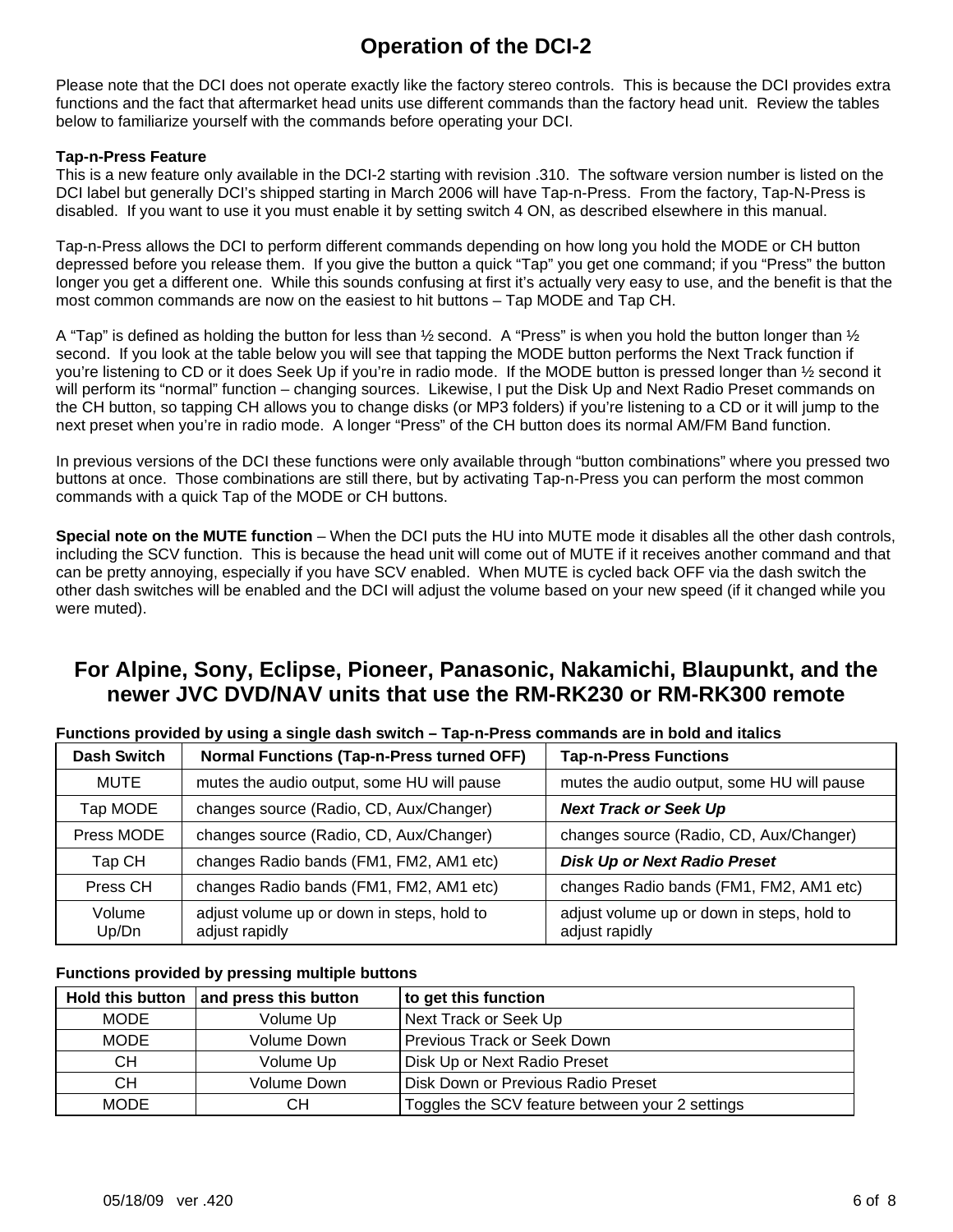Some head unit brands have unusual remote control functions and cannot be made to operate like "normal" head units. In the following charts, functions that are different than the normal DCI are shown with a gray background. Also, because the commands are different for these head units the DCI Tap-n-Press feature may not operate the same as it does for "normal" head units, as you will see in the charts.

### **Operation for Kenwood Head Units**

| <b>Dash Switch</b> | <b>Normal Functions (Tap-n-Press turned OFF)</b> | <b>Tap-n-Press Functions</b>                   |
|--------------------|--------------------------------------------------|------------------------------------------------|
| MUTE               | mutes the audio output, some HU will pause       | mutes the audio output, some HU will pause     |
| Tap MODE           | changes source (Radio, CD, Aux/Changer)          | <b>Next Track or Seek Up</b>                   |
| Press MODE         | changes source (Radio, CD, Aux/Changer)          | changes source (Radio, CD, Aux/Changer)        |
| Tap CH             | Next Radio Preset (1,2,3,4,5,6 back to 1)        | Next Radio Preset (1,2,3,4,5,6 back to 1)      |
| Press CH           | Next Radio Preset (1,2,3,4,5,6 back to 1)        | Disk Up or Next FM band (FM1, FM2, FM3)        |
| Volume             | adjust volume in steps, hold to adjust rapidly   | adjust volume in steps, hold to adjust rapidly |

### **Functions provided by using a single dash switch – Tap-n-Press commands are bold and italics**

### **Functions provided by pressing multiple buttons**

|             | Hold this button and press this button | to get this function                            |
|-------------|----------------------------------------|-------------------------------------------------|
| <b>MODE</b> | Volume Up                              | Next Track or Seek Up                           |
| <b>MODE</b> | Volume Down                            | <b>Previous Track or Seek Down</b>              |
| CН          | Volume Up                              | Disk Up or Next FM band (FM1, FM2, FM3)         |
| <b>CH</b>   | Volume Down                            | Disk Down or Next AM band (AM1, AM2)            |
| <b>MODE</b> | CН                                     | Toggles the SCV feature between your 2 settings |

### **Operation for JVC IR non-DVD Head Units**

JVC does some really silly things with the factory IR remote. In CD mode, pressing the "down" button gives you the "Disk Down" command, but if it's in Radio mode you get "Preset Up". That's confusing; it would make sense to pair "Disk Up" with "Preset Up" like all other head units operate, but I guess JVC wanted to be different. What's worse, pressing "up" gives you "Disk Up" but in Radio mode it changes AM-FM bands, which seems really odd. Since the DCI can only do what the factory remote does, you get the same unusual command combinations when using the DCI.

#### **Functions provided by using a single dash switch – Tap-n-Press commands are in bold and italics**

| <b>Dash Switch</b> | <b>Normal Functions (Tap-n-Press turned OFF)</b> | <b>Tap-n-Press Functions</b>                   |
|--------------------|--------------------------------------------------|------------------------------------------------|
| MUTE               | mutes the audio output, some HU will pause       | mutes the audio output, some HU will pause     |
| Tap MODE           | changes source (Radio, CD, Aux/Changer)          | <b>Next Track or Seek Up</b>                   |
| Press MODE         | changes source (Radio, CD, Aux/Changer)          | changes source (Radio, CD, Aux/Changer)        |
| Tap CH             | Sound cmd (preset & custom EQ settings)          | <b>Disk Down or Next Radio Preset</b>          |
| Press CH           | Sound cmd (preset & custom EQ settings)          | Sound cmd (preset & custom EQ settings)        |
| Volume             | adjust volume in steps, hold to adjust rapidly   | adjust volume in steps, hold to adjust rapidly |

### **Functions provided by pressing multiple buttons**

|             | Hold this button $ $ and press this button | to get this function                            |  |
|-------------|--------------------------------------------|-------------------------------------------------|--|
| <b>MODE</b> | Volume Up                                  | Next Track or Seek Up                           |  |
| <b>MODE</b> | Volume Down                                | Previous Track or Seek Down                     |  |
| СH          | Volume Up                                  | Disk Up or Next FM Band (FM1, FM2, FM3)         |  |
| СH          | Volume Down                                | Disk Down or Next Radio Preset                  |  |
| <b>MODE</b> | CН                                         | Toggles the SCV feature between your 2 settings |  |